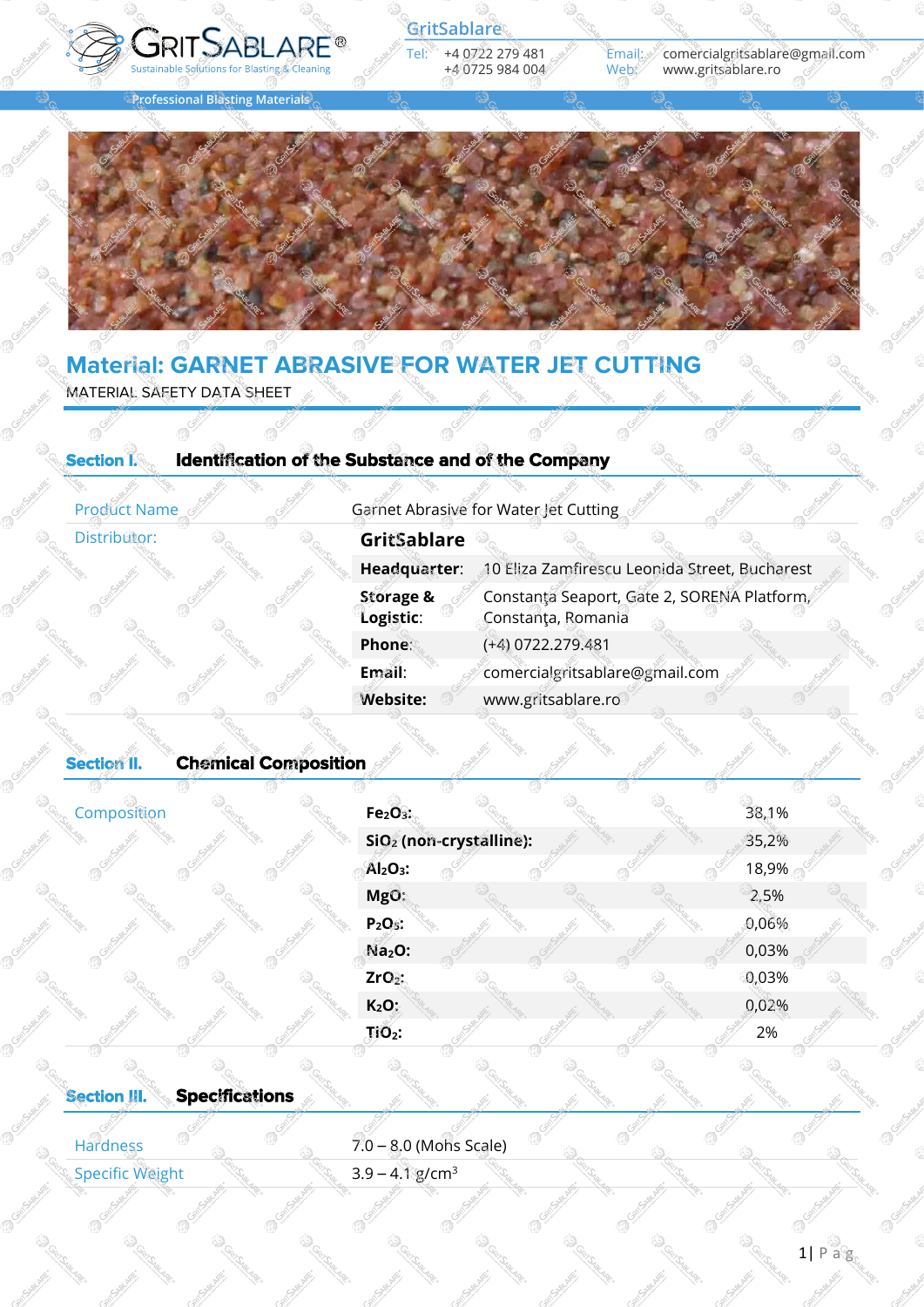

Email: comercialgritsablare@gmail.com Web: www.gritsablare.ro

**Professional Blasting Materials**

### **Section IV. Hazards Identification**

- Other Hazards **Exercise Exercise 19 According to Regulation (EC) No. 1272/2008 (CLP) this material is** not considered hazardous.
	- According to European Directive 1999/45/EC this material is not considered dangerous.

#### **Section V. First Aid Measures**

Inhalation **IF INHALED:** Move victim to fresh air and keep at rest in a position comfortable for breathing. Administer oxygen if breathing is difficult. Give artificial respiration if victim is not breathing. Get medical attention immediately.

Skin **In the Industry of Contact with substance, immediately flush skin with** running water for at least 20 minutes. Wash skin with soap and water.

Eye **In case of contact with substance, immediately flush eyes with** Eye and the Case of contact with substance, immediately flush eyes with running water for at least 20 minutes. If eye irritation persists: Get medical advice/attention.

Ingestion Solution Cet medical attention if symptoms occur.

Notes to Physician  $\otimes_{\mathbb{C}}$  All treatments should be based on observed signs and symptoms of distress in the patient. Consideration should be given to the possibility that overexposure to materials other than this product may have occurred.

#### **Section VI. Fire fighting Measures**

Suitable Extinguishing Media  $\otimes$  In case of fire, use the same extinguishing methods and substances as for surrounding area of garnet abrasive. No special actions are necessary.

#### **Section VII. Accidental Release Measures**

| <b>Personal Precautions</b>  | Do not walk through spilled material. Wear appropriate Personal                                                          |
|------------------------------|--------------------------------------------------------------------------------------------------------------------------|
|                              | Protective Equipment (PPE)                                                                                               |
| <b>Emergency Procedures</b>  | As an immediate precautionary measure, isolate spill or leak area for<br>at least 25 meters (75 feet) in all directions. |
| Environmental precautions    | Avoid run off to waterways and sewers.                                                                                   |
| Containment/Clean-upMeasures | Avoid generating dust. Sweep or vacuum up material for disposal or<br>recovery.                                          |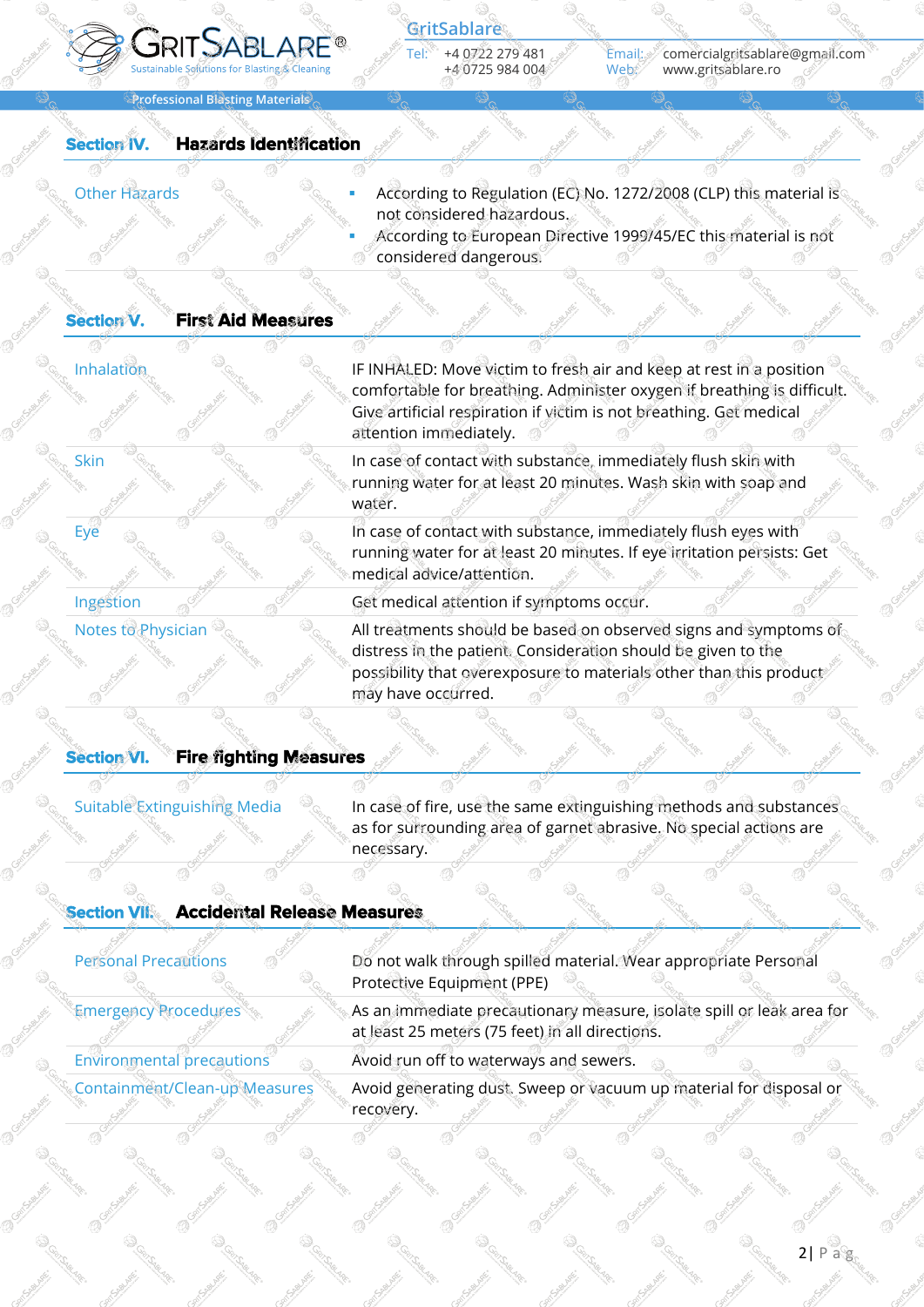

Email: comercialgritsablare@gmail.com Web: www.gritsablare.ro

**Professional Blasting Materials**

### **Section VIII. Handling and Storage**

Handling No special precautions necessary for normal handling of the material. Use only with adequate ventilation. Do not breathe dust. Wear appropriate personal protective equipment, avoid direct contact.

Storage Section 1996 Storage Section 1996 Storage Storage Storage of the material. Keep container/package tightly closed and in a well-ventilated place. Store locked up.

#### **Section IX. Exposure Controls/Personal Protection**

Eye/Face  $\mathbb{Z}_2$  and  $\mathbb{Z}_2$  are **Wear safety glasses.** 

Engineering Measures / Controls  $\mathcal{C}_0$  Good general ventilation should be used. Ventilation rates should be matched to conditions. If applicable, use process enclosures, local exhaust ventilation, or other engineering controls to maintain airborne levels below recommended exposure limits. If exposure limits have not been established, maintain airborne levels to an acceptable level.

Respiratory  $\mathscr{B}$  For limited exposure use an N95 dust mask. For prolonged exposure use an air-purifying respirator with high efficiency particulate air (HEPA) filters. Follow the OSHA respirator regulations found in 29 CFR 1910.134 or European Standard EN 149. Use a NIOSH/MSHA or European Standard EN 149 approved respirator if exposure limits are exceeded or symptoms are experienced.

 $\frac{1}{2}$  Skin/Body  $\frac{1}{2}$  Wear protective clothing and gloves.

Environmental Exposure Controls Controls should be engineered to prevent release to the environment, including procedures to prevent spills, atmospheric release and release to waterways. Follow best practice for site management and disposal of waste.

| <b>Section X.</b>  | <b>Stability and Reactivity</b>    |               |                                                             |  |  |
|--------------------|------------------------------------|---------------|-------------------------------------------------------------|--|--|
| Reactivity         |                                    |               | No dangerous reaction known under conditions of normal use. |  |  |
| Chemical stability |                                    | <b>Stable</b> |                                                             |  |  |
|                    | Possibility of hazardous reactions |               | Hazardous polymerization will not occur                     |  |  |